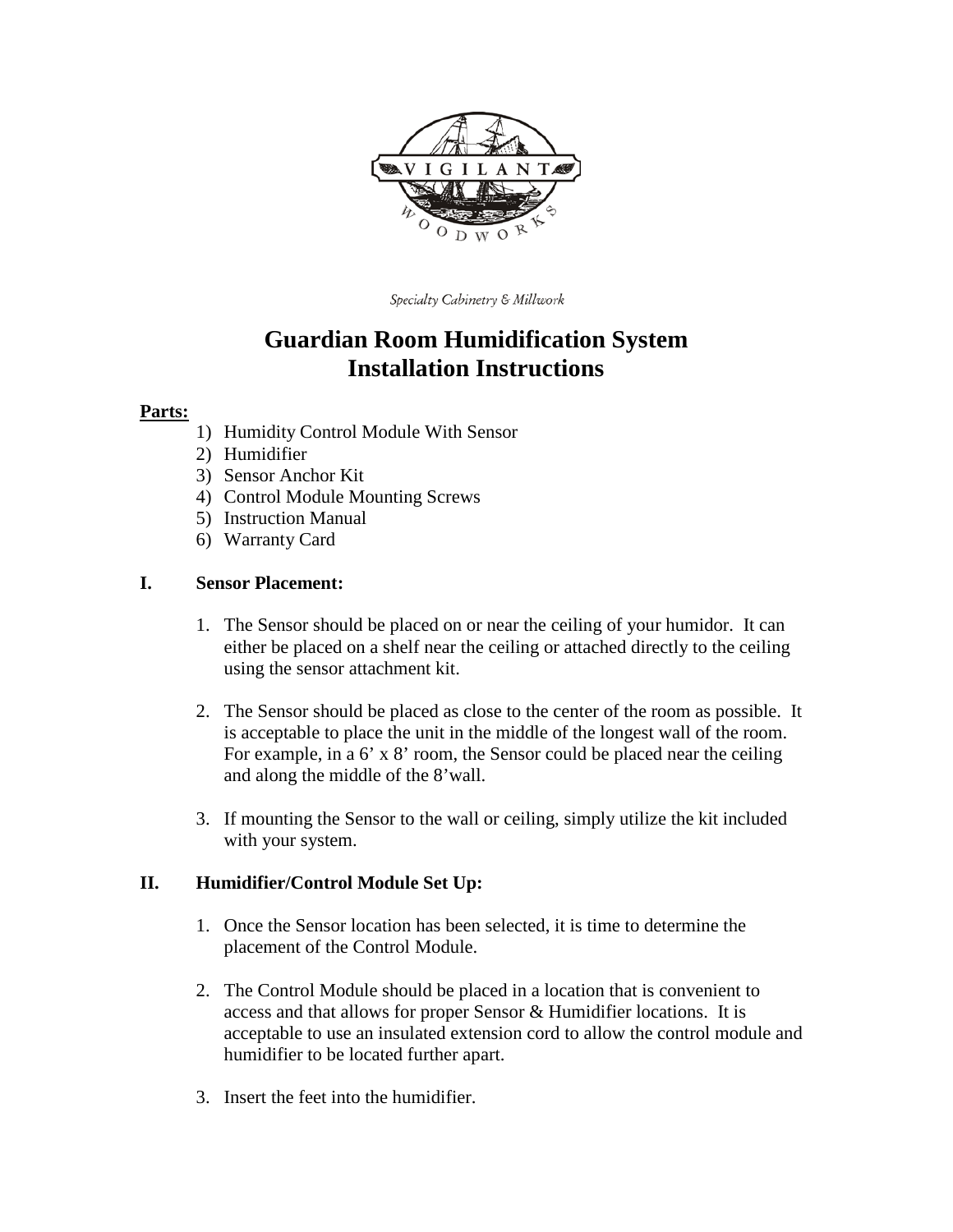- **4.** Place the Humidifier on the floor as close to the center of the room as possible. It is acceptable to move the unit out of a traffic area by placing it on the floor along the center of the longest wall. **Plug the system into a surge protector that is attached to a grounded outlet.**
- 5. Do not place any shelving or other obstructions above the humidifier. Allow for at least 18" of space above the unit.
- 6. If installing an auto-fill system, perform the cold water supply connection to the ¼" compression fitting on the needle valve on the end of the water tank. Make sure that all connections are watertight. The proximity of your water supply should not restrict the unit's location. Additional water line can be used if necessary.
- 7. Turn the water supply on by turning the needle valve counter clockwise. The water reservoir will begin filling and will stop once the water level has reached the float switch shut off point.
- 8. This step applies only to the system without the auto-fill feature. When the reservoir is empty, the empty light will come on and the fan will stop running. Remove the fan housing from the top of the unit and fill the reservoir until the water level is up to the wavy line on the wick frame assembly. **DO NOT OVER FILL.** When the humidifier is full, the float switch will allow the unit to run and the empty light will shut off.
- 9. We recommend using Vigilant Bacteriorstat when re-filling the reservoir. Plug the humidifier into the outlet in the bottom of the control module and set the fan speed on the humidifier to high. The system is now operational.
- 10. Plug the Control Module into a 110V AC household outlet. The Control Module will run through a start-up sequence and will begin displaying the actual humidity in the humidor within ten seconds.

#### **III. Operating The System:**

- The Guardian system has been set to a conservative 67% relative humidity.
- Run the system at the pre-set level at least 24 hours before adding your cigars to the humidor. The initial digital reading may be much lower than 67%.
- The humidifier may take more or less than 24 hours to reach and maintain 67% depending on the conditions and configuration of your space.
- The humidifier will use large amounts of water during the seasoning stage of 3 to 4 days. Once the humidor has been seasoned, water use will decrease.
- If you choose to make an adjustment to the humidity level, **limit the change to no more than 2% in a seven-day period.**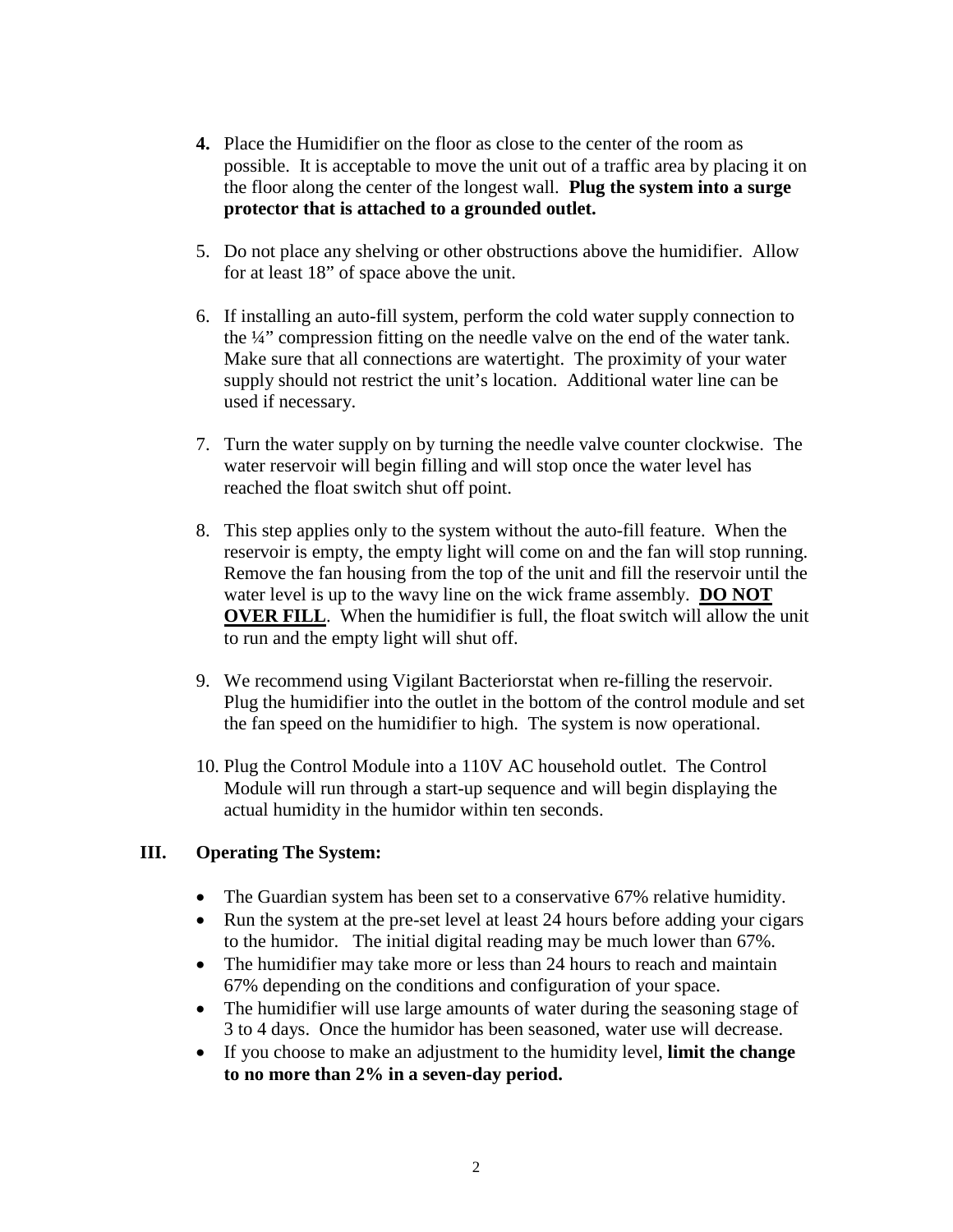• It is recommended that you do not set the humidity level above 72%. Cigars stored at humidity levels higher than 72% can become soft and moldy.

## **IV. Adjusting Humidity:**

- Your Guardian Humidification System has been pre-set at 67% relative humidity and operates on a range (hysteresis) of approximately 2%. The system, therefore, will operate between 66% and 68%, as set. As the control system is fully automatic, you will need only to be familiar with is the setpoint adjustment.
- Your system should be run at the pre-set level, with cigars in the cabinet, for at least two weeks before adjusting the humidity. **If you choose to make an adjustment, limit the change to no more than 2% in a ten-day period.**

The digital display will indicate the actual humidity level inside of your humidor. To view and/or adjust the set point, please read these instructions through before proceeding, and simply follow these steps:

- 1) Depress briefly the far left = key to access the set point adjustment.
- 2) The display will flash back and forth between "SP" and the current set point (your humidor was factory set at "67").
- 3) To adjust the humidity upward, depress the ↑ key until your desired level of humidity is reach.
- 4) To adjust the humidity downward, depress the  $\downarrow$  key until your designed level of humidity is reached.
- 5) If you go past your desired level of humidity, you may reverse direction by depressing the opposite key.
- 6) Once the desired level has been reach, depress the  $=$  key on the far right to exit the set point menu.

### **V. Maintenance:**

- 1. The water reservoir and wicking filters should be cleaned and changed every three to four months. Wicking filters are available through our parts department and can be ordered using the enclosed form or call us at 888-812-4427.
- 2. To gain access to the lower reservoir and wicking filter, simply lift the fan housing off of the humidifier and lift the filter out of the slot in the end of the reservoir. Never use chemicals or bleaches when cleaning the reservoir.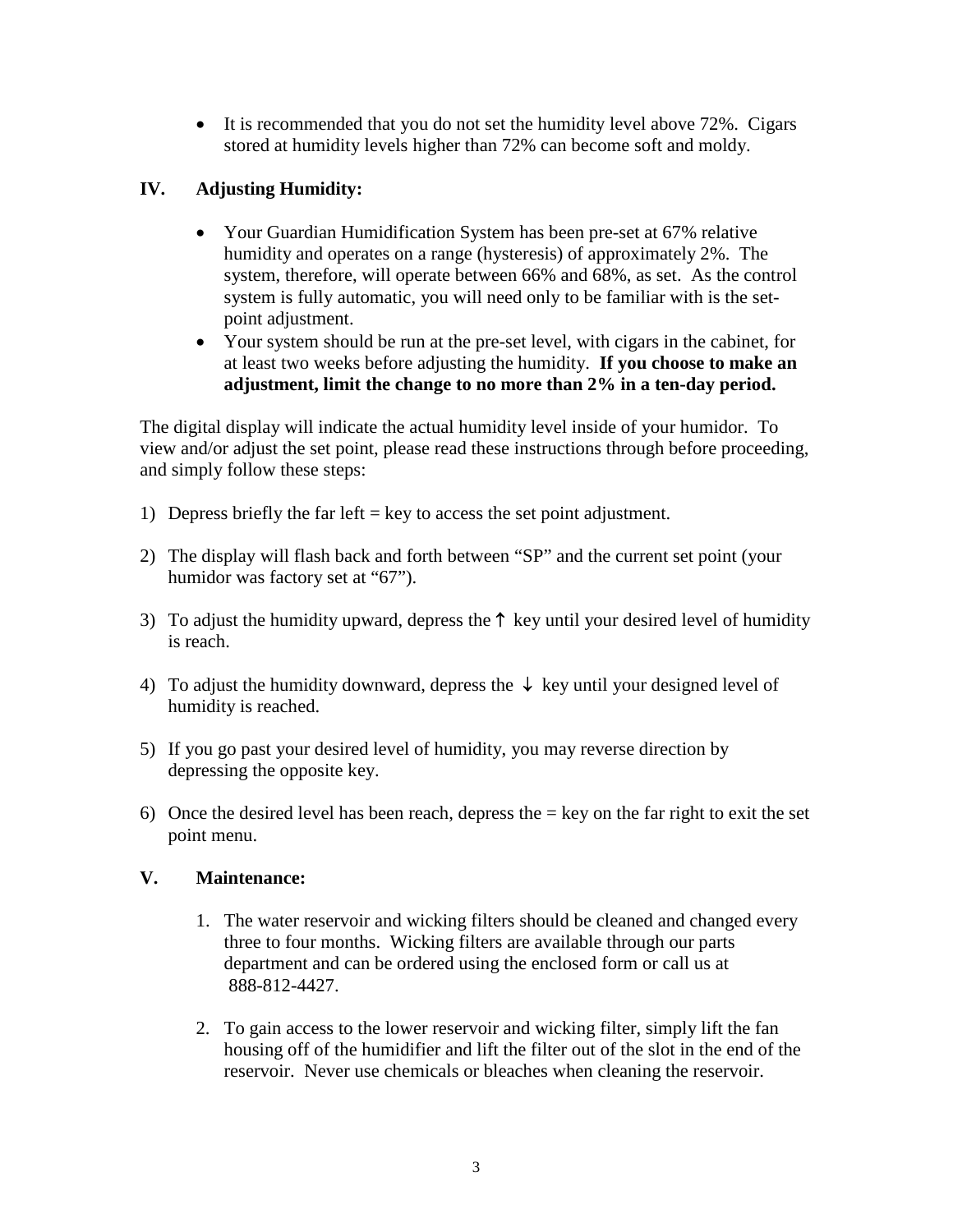#### **VI. Suggestions:**

The installation of your Guardian System will directly affect its performance. Here are some factors to consider when installing:

- Do not block the airflow of the humidor fan. Shelves or boxes of cigars should be at least 18" above the fan.
- Do not block the sensor by stacking boxes or placing shelves in front of it.
- Keep the water reservoir and wicking filter in the humidifier clean by servicing at least every four months.
- Avoid frequent opening of the humidor door. If the humidor is used for commercial environments, nighttime recovery will be crucial for maintaining an optimum environment.

# **THE VIGILANT TOLL FREE CUSTOMER SERVICE NUMBER IS 888-812-4427. PLEASE CALL US WITH QUESTIONS OR COMMENTS!**



**Vigilant Woodworks 85 Industrial Park Drive** Dover, NH 03820